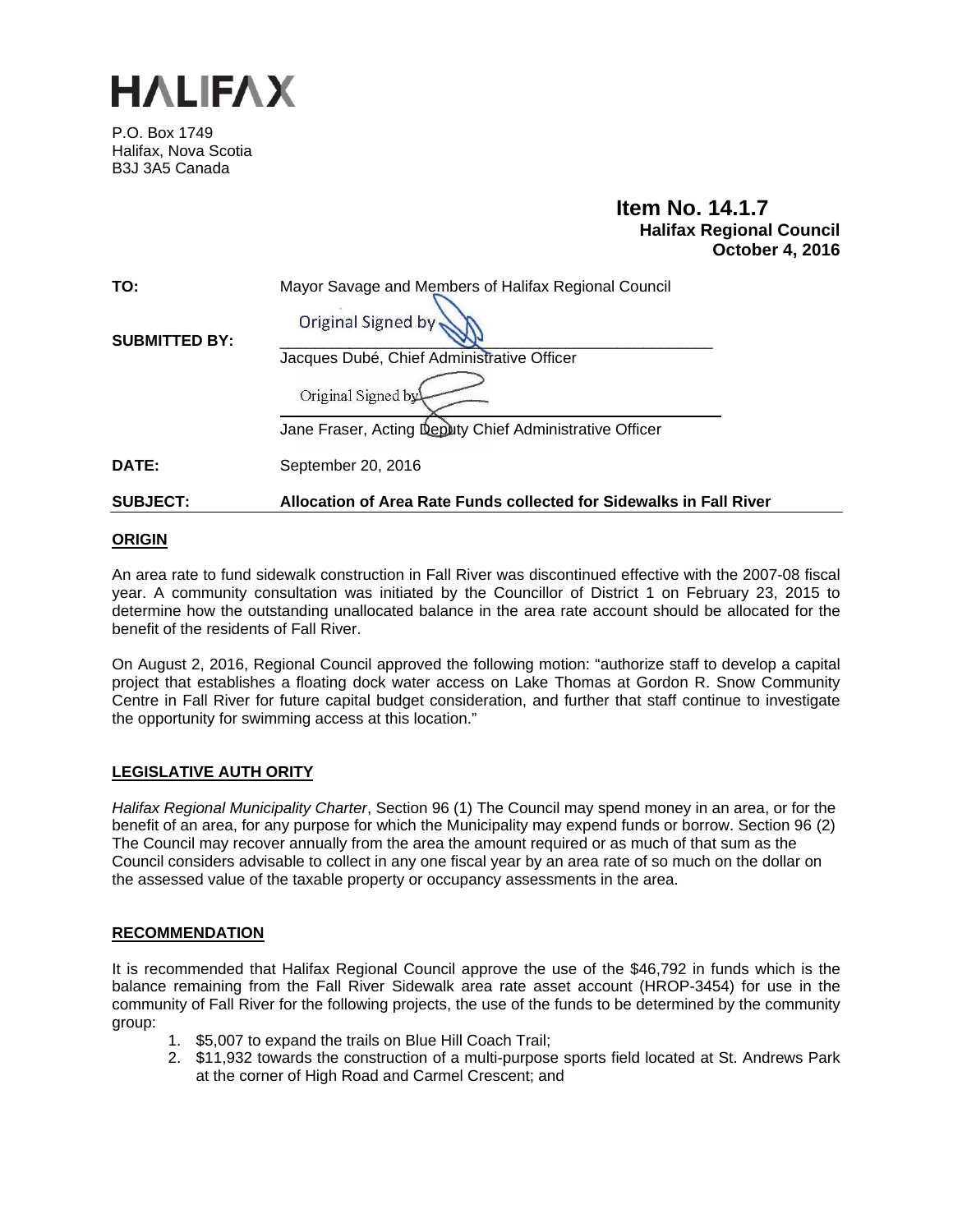3. \$29,853 towards a capital project that establishes a floating dock water access on Lake Thomas at Gordon R. Snow Community Centre.

### **BACKGROUND**

Until 2007-08, an area rate was in existence to collect funds for the construction of sidewalks in the community of Fall River in District 1. This area rate predates municipal amalgamation in 1996 and was intended as a community contribution towards the construction of sidewalks which are now completed.

At the request of the Councillor for the District, the area rate for Sidewalk construction in Fall River was discontinued effective with the 2007-08 fiscal year. Staff had determined that sufficient revenue had been collected from the area rate to retire the balance of payments remaining on the debenture issued to debt finance sidewalks which were constructed in the area. Any other funds remaining from this area rate were to be used to maintain existing sidewalks in Fall River. However, under the current tax structure, area rates for sidewalk maintenance are only implemented in the Rural and Suburban areas of HRM. In the community of Fall River, all of the sidewalks are within the Urban area and therefore their maintenance is funded from the Urban General Tax Rate. As a result, a balance of \$46,792 remains in the area rate account.

Based on an approximate cost of \$1,500 per meter, these funds would only be able to generate an additional 31 meters of new sidewalk. Since the remaining funds in the area rate account were insufficient to provide for new sidewalks, the Councillor for District 1 implemented consultation with the community on February 23, 2015 to determine how the balance should be allocated for the benefit of the residents of Fall River.

There is precedence for this. In September of 2012, Regional Council approved the reallocation of funds from an area rate account originally established to fund sidewalk construction in Waverley. As with the area rate for sidewalk construction in Fall River, there was a significant balance remaining in the area rate account after enough revenue had been collected to retire the debt related to construction costs. Following consultation with the residents of the community, the funds were reallocated for several projects including upgrades and improvements to the Village Green, the MacDonald Sports Park, and the Village Hall / Museum.

### **DISCUSSION**

The Councillor for District 1 initiated the consultation process by holding a meeting on February 23, 2015 which included invited community representatives from Fall River. The purpose of the meeting was to form an ad-hoc working group to consult with the community to determine priorities for allocating the funds remaining in the area rate account. The working group met on March 24, 2015 and April 12, 2015 to discuss and establish a process for soliciting proposals from the community. The Councillor participated in these discussions.

The group developed a template to ensure necessary information was included in proposals (Attachment 1), and options for advertising for proposals. A copy of the advertisement placed in The Laker to solicit proposals is included as Attachment 2. The Laker is a monthly community newspaper which services the communities of Fall River, Waverley, Fletcher's Lake, Wellington, Grand Lake, Oakfield and Beaver Bank. According to its website, it is distributed to about 8,400 homes with an estimated 21,000 readers. Notices were also posted on bulletin boards at several public places in Fall River such as grocery stores, gas stations, and community centres, as well as on CIOE-FM, a community radio station located in Lower Sackville, and on the internet at myfallriver.ca.

June 1, 2015 was set as the deadline date for receiving proposals from the community. The working group met on June 7, 2015 to review the proposals. All proposals were first screened to ensure that they were submitted by persons or groups from the community of Fall River. They were also screened as to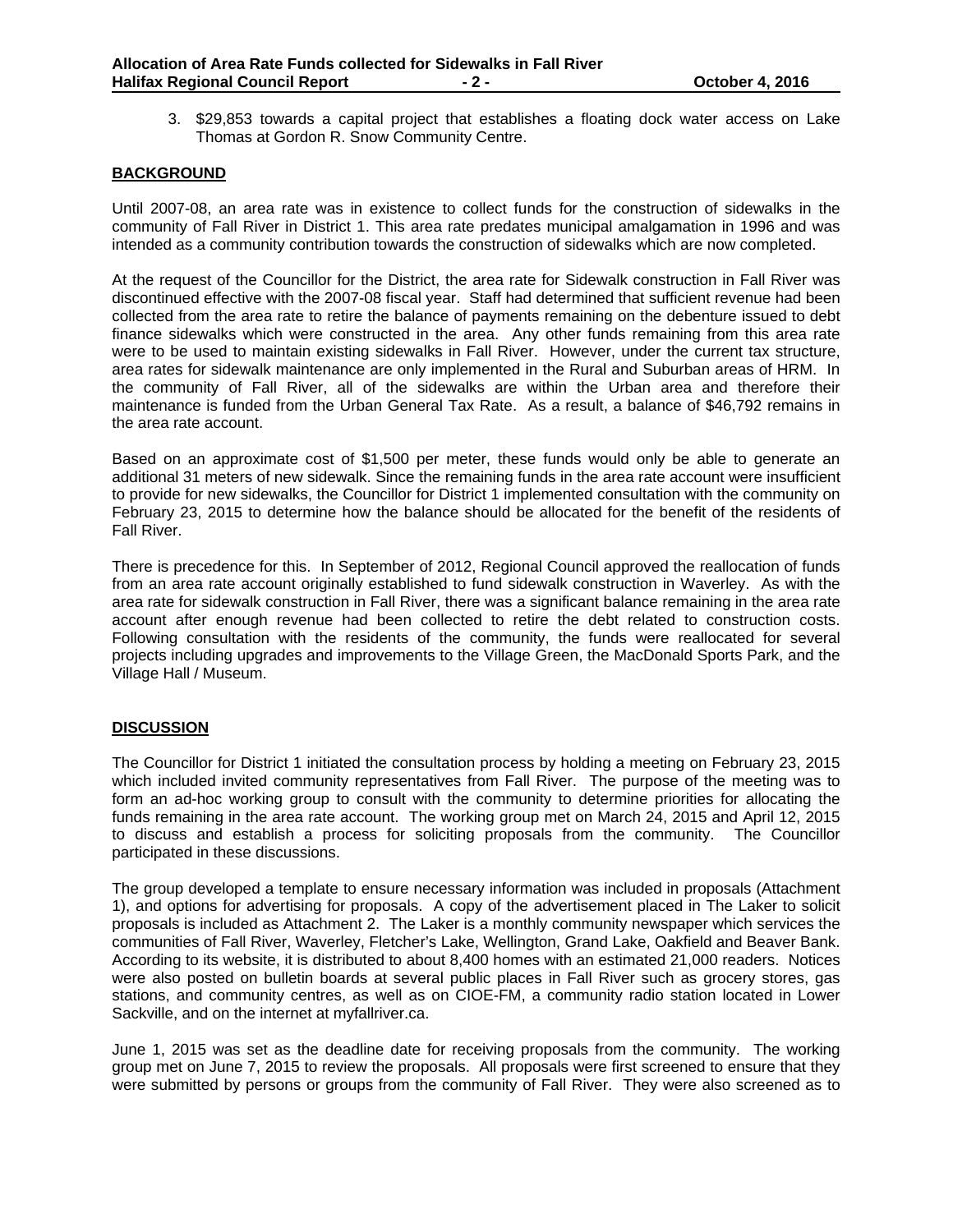how realistic they were given the funds available, and whether they could be addressed by other means. Attachment 3 provides a list of the 28 proposals submitted and the results of the evaluation of each.

Three proposals were recommended for funding. The detailed proposals submitted and recommended for funding are included as Attachment 4 to this report. The available funding was split between the three proposals based on the total relative cost of each. Those proposals are:

- 1. 10.7% of the funds (\$5,007) to the Shubenacadie Watershed Environmental Protection Society Trails Group which is sponsoring the construction of the active transportation Blue Hill Coach Trail;
- 2. 25.5% of the funds (\$11,932) to the Fall River Minor Football Association which is sponsoring the completion of the multi-use sport field at the corner of Carmel Drive and High Road; and
- 3. 63.8% of the funds (\$29,853) to the River Lakes Improvement Society to enhance access to Lake Thomas at the Gordon R. Snow Community Centre property.

A public meeting to present the recommendations was set for July 13, 2015 at the Gordon R. Snow Community Centre. The advertisement placed in The Laker for this meeting is included as Attachment 5 to this report. Those present unanimously approved the recommendation to fund the three proposals in the amounts proposed.

Because a majority of the funding was proposed to be allocated to enhance access to Lake Thomas at the Gordon R. Snow Community Centre, the recommendation could not be moved forward to Community Council or Regional Council until staff were able to complete an assessment of the viability of this proposal. On August 2, 2016, a recommendation report was provided to Regional Council advising that the proposed site at the Gordon R. Snow Community Centre did not meet the criteria for a municipally programmed/supervised beach. As a result, Regional Council authorized staff to develop a capital project for floating dock water access as this location. A copy of the recommendation report is available at: http://www.halifax.ca/council/agendasc/documents/160802ca1416.pdf. The community group will have input into the way the funds are spent on the Gordon R Snow Dock Project.

The Blue Hill Coach Trail is on crown owned land and is not part of the Active Transportation system. For these reasons, HRM would not be directly involved with this project. Therefore, the recommended funds for this project would be paid out as a grant to the Shubenacadie Watershed Environmental Protection Society.

Because the land at the corner of Carmel Drive and High Road is privately owned, the recommended funds for a multi-use sport field at this location would have to be paid out as a grant to the Fall River Minor Football Association.

### **FINANCIAL IMPLICATIONS**

The three projects recommended in this report would be totally funded from the \$46,792 in surplus remaining in the area rate asset account (HROP-3454) for the construction of sidewalks in Fall River. Therefore there is no impact on the Operating or Project Budget.

### **RISK CONSIDERATION**

The risk is very low because the amounts recommended for the three proposals in this report are apportioned based on existing funding remaining in the area rate account.

### **COMMUNITY ENGAGEMENT**

Details of the community engagement are provided in the Discussion section of this report.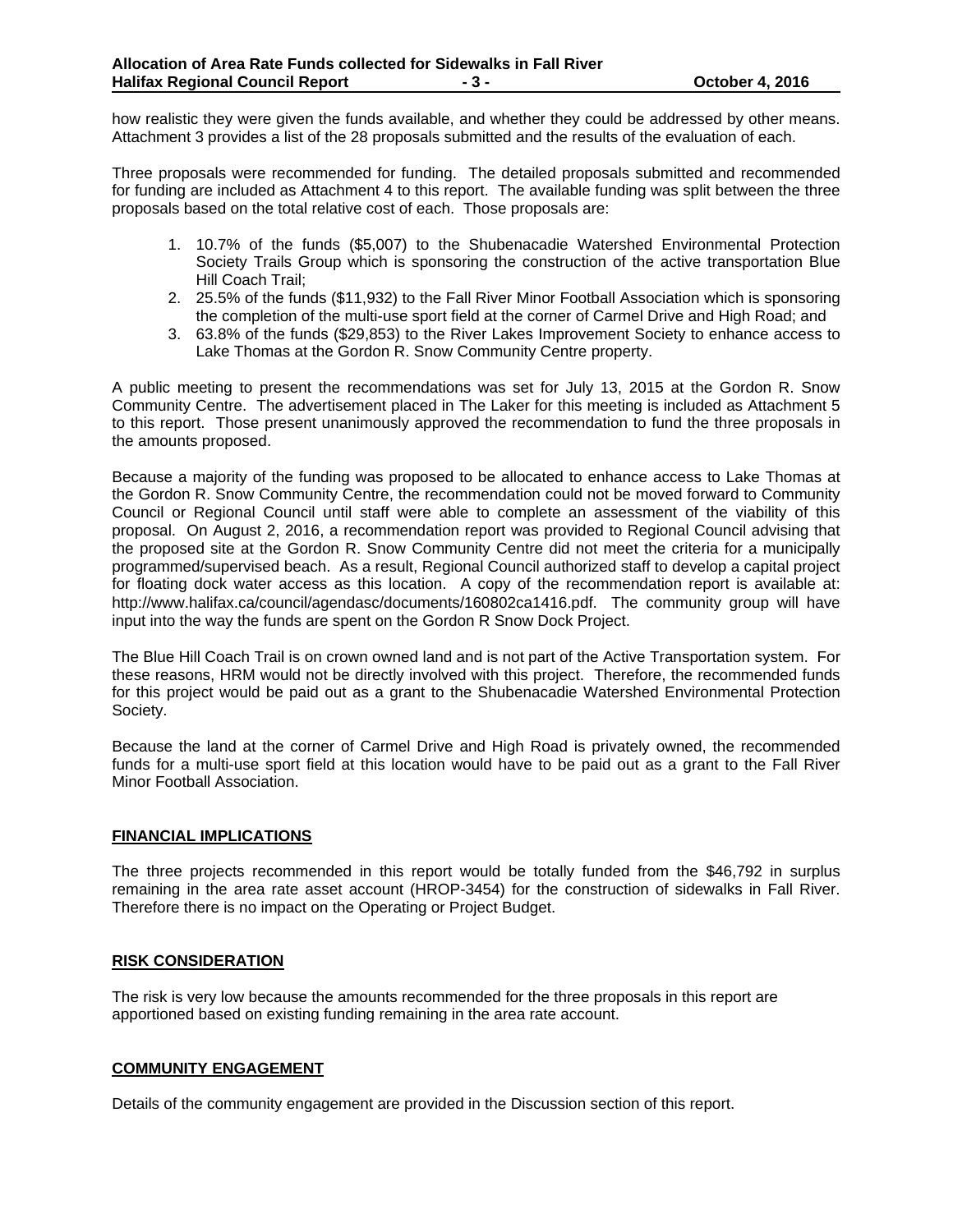### **ENVIRONMENTAL IMPLICATIONS**

No environmental implications have been identified.

### **ALTERNATIVES**

Council could decide against the recommendations in this report and allocate the funds to other purposes. However, this is not recommended because the community was consulted and has provided direction on the allocation of the funds which staff has determined as reasonable.

### **ATTACHMENTS**

- Attachment 1: Proposal template
- Attachment 2: Advertisement placed in The Laker to solicit proposals
- Attachment 3: List of Proposals with Evaluation Results
- Attachment 4: Submissions recommended for funding
- Attachment 5: Advertisement placed in The Laker for the public meeting

A copy of this report can be obtained online at http://www.halifax.ca/commcoun/index.php then choose the appropriate Community Council and meeting date, or by contacting the Office of the Municipal Clerk at 902.490.4210, or Fax 902.490.4208.  $\Delta$ 

\_\_\_\_\_\_\_\_\_\_\_\_\_\_\_\_\_\_\_\_\_\_\_\_\_\_\_\_\_\_\_\_\_\_\_\_\_\_\_\_\_\_\_\_\_\_\_\_\_\_\_\_\_\_\_\_\_\_\_\_\_\_\_\_\_\_\_\_\_\_\_\_\_\_\_\_\_\_\_\_\_\_\_\_

| Report Prepared by:    | Gordon Roussel, Senior Financial Consultant, 902.490.2500               |
|------------------------|-------------------------------------------------------------------------|
| Report Approved by:    | FOR: Bruce Fisher, Manager, Financial Policy and Planning, 902.490.4493 |
| Financial Approval by: | Amanda Whitewood, Director of Finance & ICT/CFO, 902.490.6308           |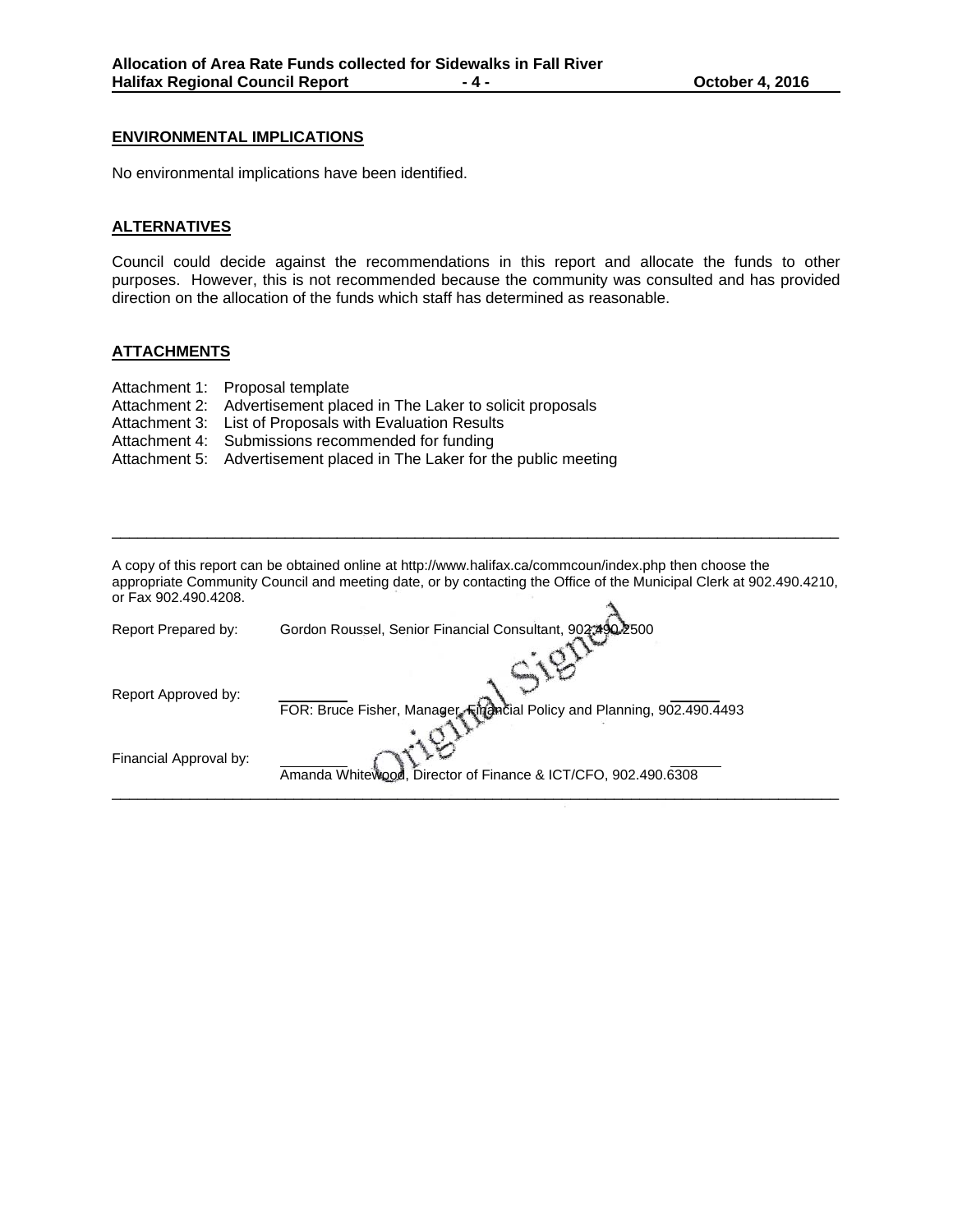# Proposal Template

# **How I want to spend \$47,000.00**

Address:

 $\sim$ 

Describe your idea, please be as detailed as you can. Engineering drawings are encouraged but not necessary.

Roughly, how much do you think this will cost to do?

How will this project benefit the community

Drop this form off at the Cordon R. Snow Community Centre

Or

Email to: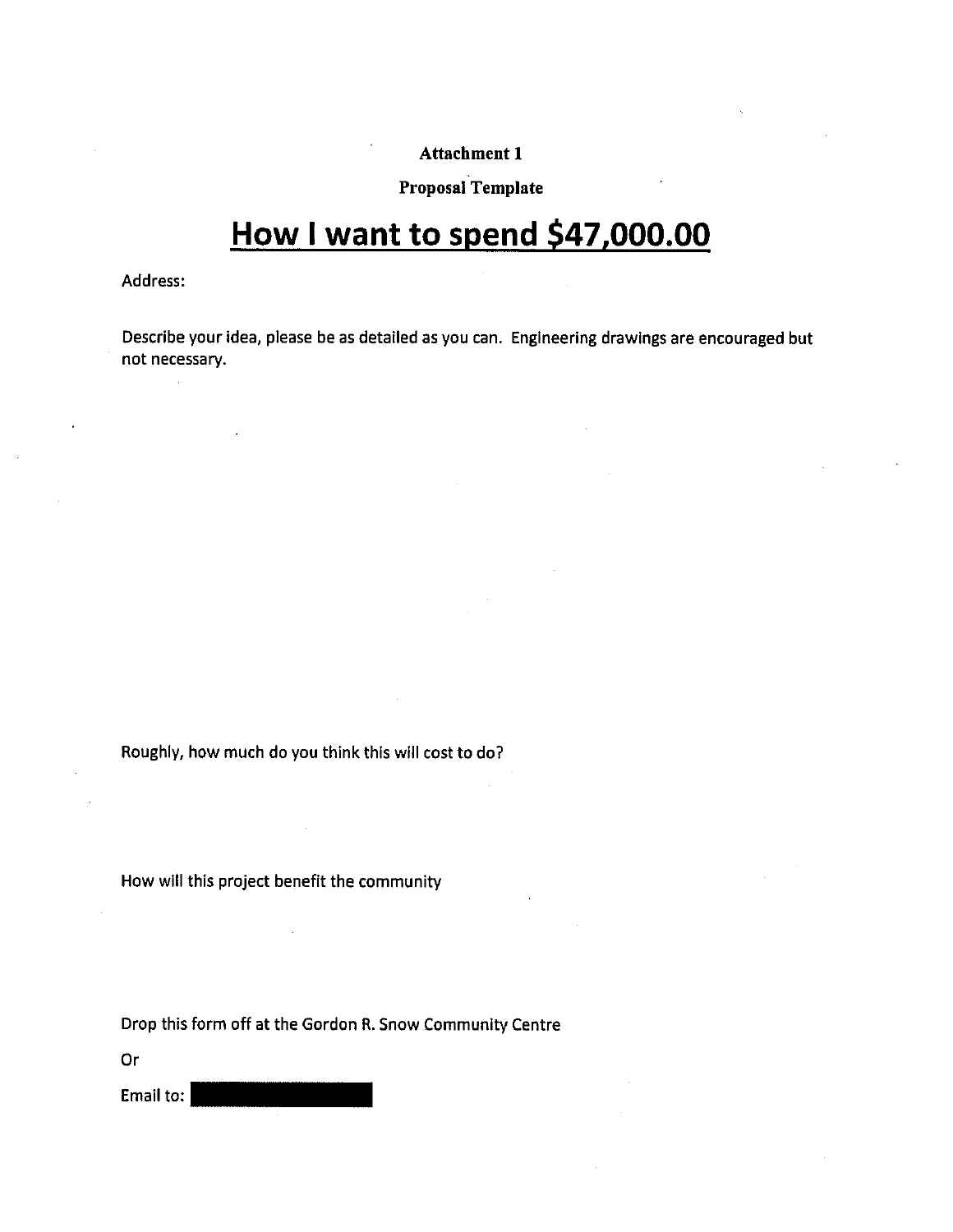# Advertisement placed in The Laker to solicit proposals

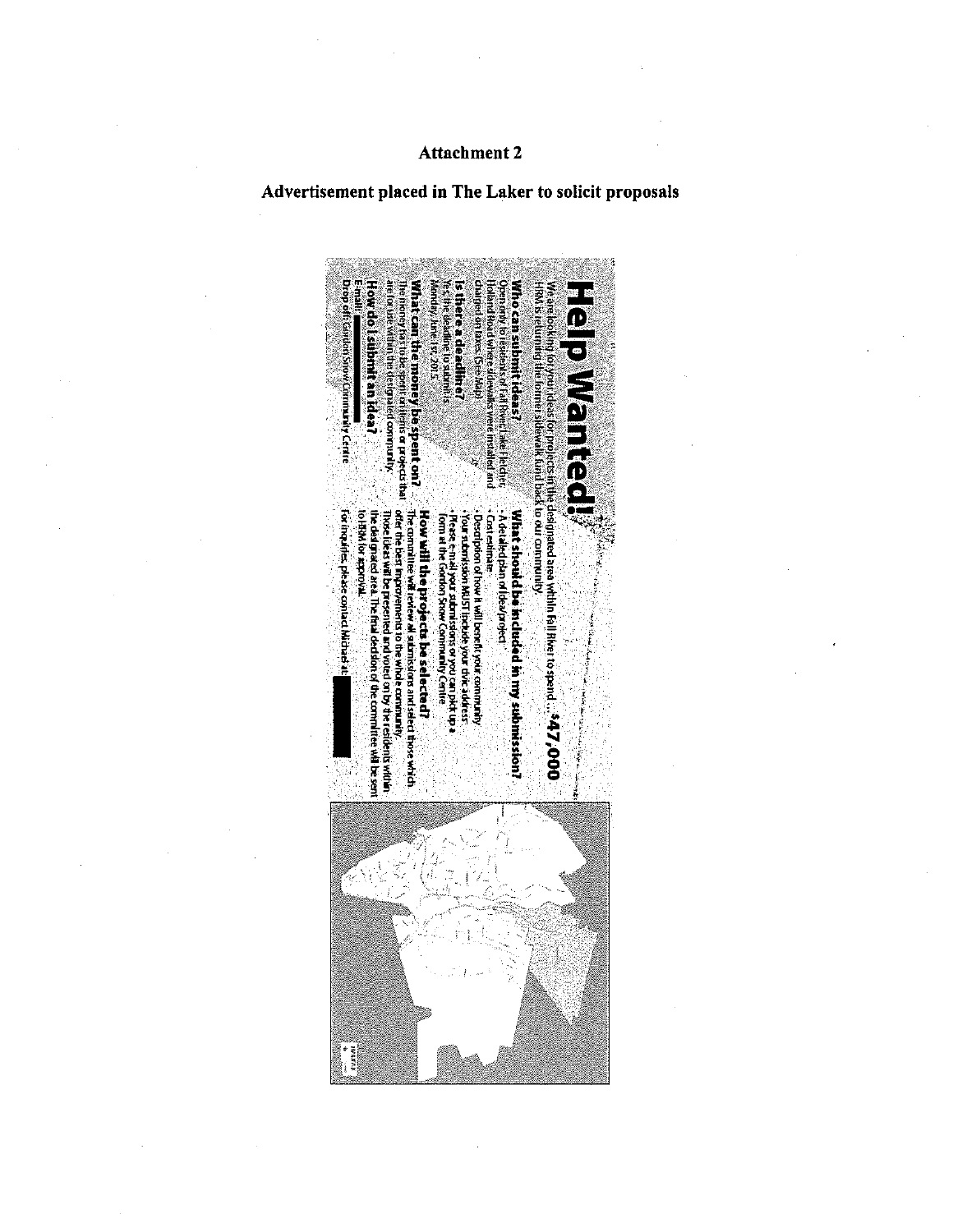# **List of Proposals with Evaluation Results**

- 1. 4 x Enhanced public water access at GRSCC (beach and dock)
	- Accepted
- 2. Improve green space at GRSCC (in part, includes amphitheatre/stage suggestion)
	- Could be part of water access proposal
- 3. Amphitheatre preferably at GRSCC but anywhere in FR
	- There is an amphitheatre of sorts at GRSCC now
- 4. Fund second FR football field
	- Accepted
- 5. Recycling/trash bins at post box sites
- This was tried before, misused and turned into a community trash pile
- 6. Sidewalk on west side #2 highway Fletcher Dr to Fall River Rd
	- This is an HRM responsibility
- 7. Create a biker lane on Highway #2
	- This is an HRM/TIR responsibility
- 8. Extend Highway #118 Fall River exit by 2 KM
	- This is a TIR responsibility
- 9. Scholarship funds
	- Good idea but there are a number of bursaries/scholarships available in the community now
- 10. Fix sewage leaks on FR Road
	- This is an individual homeowner responsibility
- 11. New painted lines on roads
	- This is an HRM/TIR responsibility
- 12. Community savings fund
	- Save for what. This initiative is providing funds for the "what"
- 13. Support gravel quarry
	- Not in the best interests of the community
- 14. Snow blower attachment for the sidewalk clearing bobcats
	- This belongs to the sidewalk clearing company
- 15. New playground in the Kinloch area
	- This project is being sponsored by a local homeowners association
- 16. School bus shelters
	- Good idea but impracticable. School bus stop locations change frequently. What cost and security for portable shelters?
- 17. Paint Lockview tennis court with pickle ball markings
	- Good idea, forward proposal to HRM REC
- 18. Enhanced public water access to Kinsac Lake (Dock and parking lot)
	- Good idea but let's work on one access at a time.

*Continued on next page*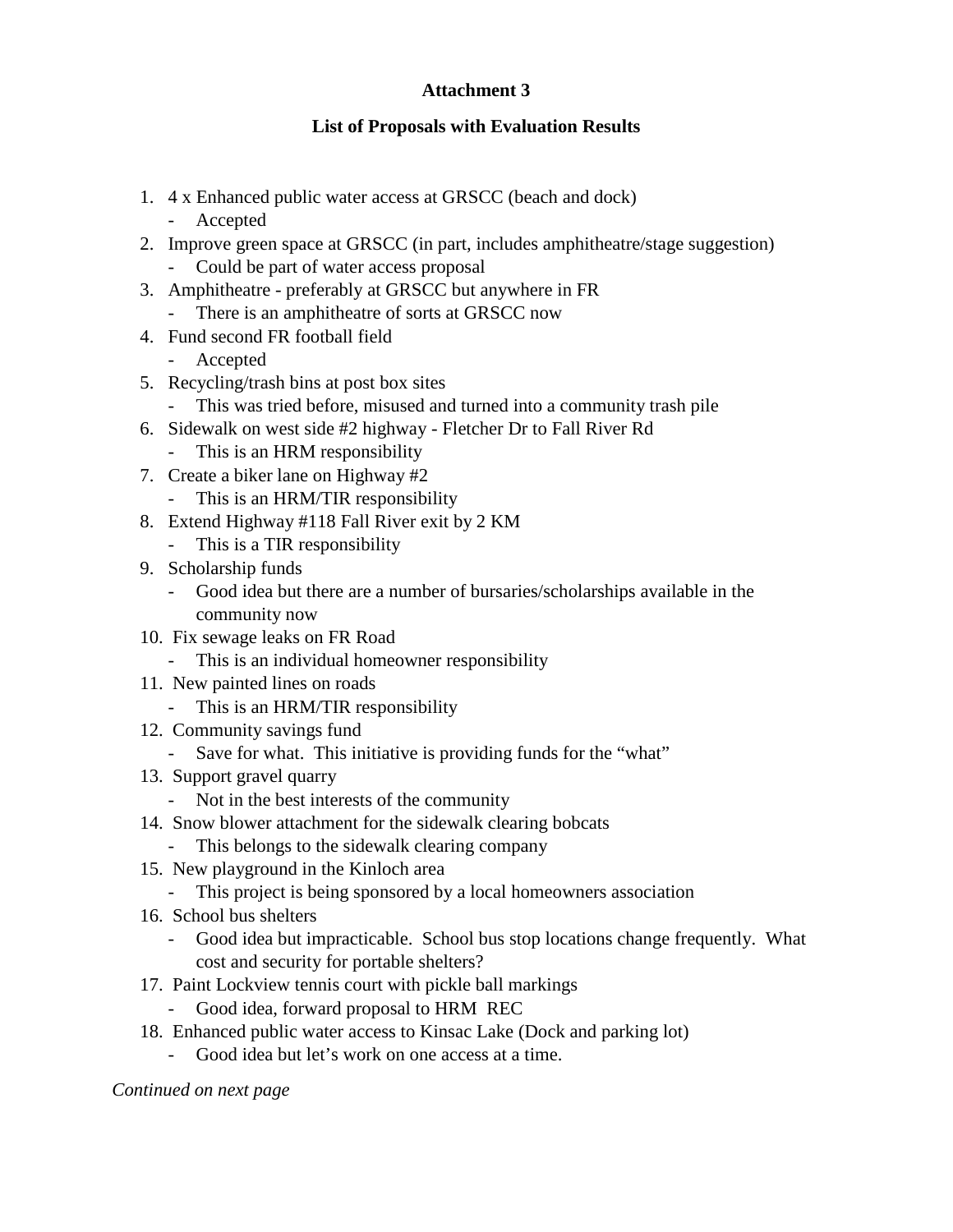- 19. Asphalt pad on the football field, suitable for skating rink aka Halifax oval - This is a responsibility of HRM REC
- 20. Safe walking/bike path to connect present end of sidewalk in FR to Metro X stop
	- Cost prohibitive. Suggest bus route extension to downtown FR more practicable
- 21. Complete recreation portion of Blue Hill Coach road
	- Accepted
- 22. Treed park with fountain, lights and benches, tables, covered stage
	- Excellent idea. See "Village Green" section of FR Vision and Action Plan
- 23. Lock 4 improvements
	- Responsibility of Shubenacadie Canal Commission and DNR
- 24. Put the money in the Miller Lake scout camp
	- Responsibility of Scouts Canada
- 25. Return money to "rightful owners"
	- Impracticable
- 26. Fix the roof on the firefighters' museum
	- Refer to insurance coverage for the building
- 27. Buy the old rec center and turn it into a food bank
	- Impracticable
- 28. Grade 5 suggestions (many)
	- There were a number of really good ideas in this submission but most were outside the scope of this project.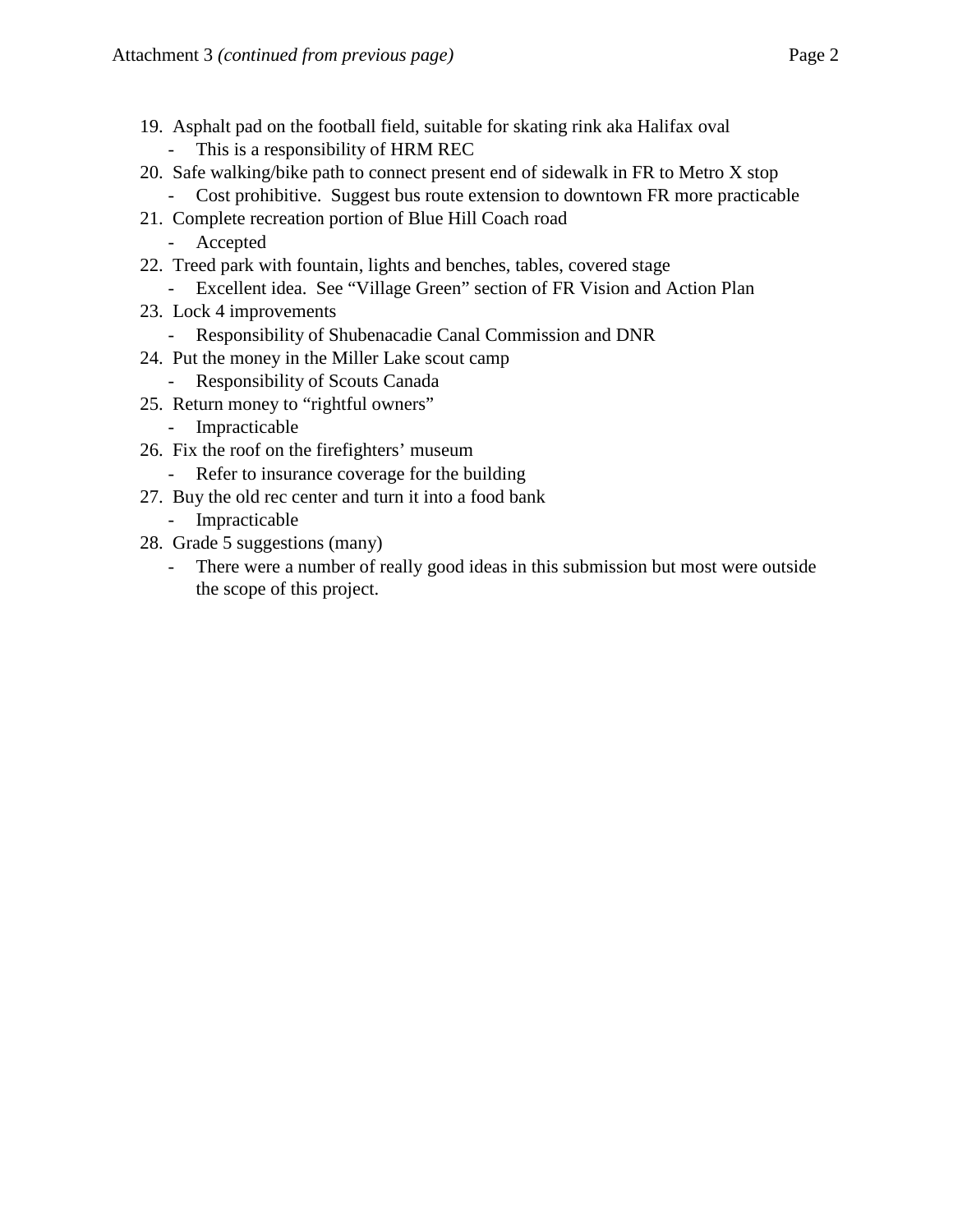### Submissions recommended for funding

How I want to Spend \$47,000.00 5/31/2015 Application Community Sports Field Construction Fall River Minor Football Association Authored by: Ian Avery 7 1988 1988 1988 1988-1989 1982-401-7235 frfootball@eastlink.ca Fall River Minor Football Association 2 1. Community Benefit / Impact Fall River Minor Football Association has endeavored to construct <sup>a</sup> Canadian Football Rules, regulation sized grass football field in the community of Fail River, Nova Scotia, With only 1 regulation sized football field available for League play in Fall River and the surrounding communities, the addition of a second field will allow for continued growth of the sport. 2. Needs Assessment & Planning After several years of steady growth, the Association realized with that steady growth, and the lack of regulation sized football fields in the community, problems will arise with scheduling games and practices at the only regulation sized football field located at Lockview High School. Compounding the scheduling challenges with 4 divisions plus the High Schoolfoothall team, is quite simply — the weather, Lockview Football Field, under care and control of Halifax Regional Municipality is considered a Schedule <sup>A</sup> grass field, therefore is subject to frequent closures during rain events. During the most recent 2014 fall football season, the Association had to relocate outside the Fall River communityto play 3 sets of home games (9 games in total) out of <sup>a</sup> possible <sup>4</sup> sets or 12 games. Weather rain events resulted In cancelling 17% of total practices scheduled fbr 2014 and practice relocation of approximately 14% With approxImately 99 families participating in our fall tackle football program, relocating or rescheduling games and practices to neighboring communities creates logistical challengesfor many. Similar scheduling challenges were evident in 2013 and 2012. Compounding the rain event relocations / cancellations is the direct financial cost to the Association. All relocated games during the 2014 fall football season had to be played on an all-weather football field (turf) in Hammonds Plains. The cost for 'renting' an allweather field is quite substantial, compared to grass fields. The cost to play <sup>1</sup> game at home, at Lockview Football field Is about \$45O0, dependIng on the age level. Cost to play <sup>1</sup> game on an allweather football field in HRM is about \$160.00, a bit more if it's <sup>a</sup> night game, due to the use of lights. Fall River Minor Football Association <sup>3</sup> <sup>A</sup> grass football field under the care and control of the Association will alleviate many of the rain event cancellations and will also allow for more home games to be played in the Fall River community, thus increasing awareness of the sport, which in turn should increase participation by boys and girls, ages 7-14 years old or grades 1-9. Late 2013 saw a major step forward for the Association when a large parcel of undeveloped land was secured through a long term lease arrangement with a local residential subdivision developer, The current lease structure is for 7 years. plus additional <sup>3</sup> year extensions at a cost of \$1 per year. Approximately 4.48 acres of land was chosen to be developed into a community sports field with an emphasison youth tackle football. The Association and the land owner/ developer communicated the plan to the local resldents by way of door-to-door letters and <sup>a</sup> direct mailoutto each residence. The local HRM councilor, Barry Dairymple, attended local community group meetings to discuss the plan as well. Overall, the majority of residents contacted are very supportive of a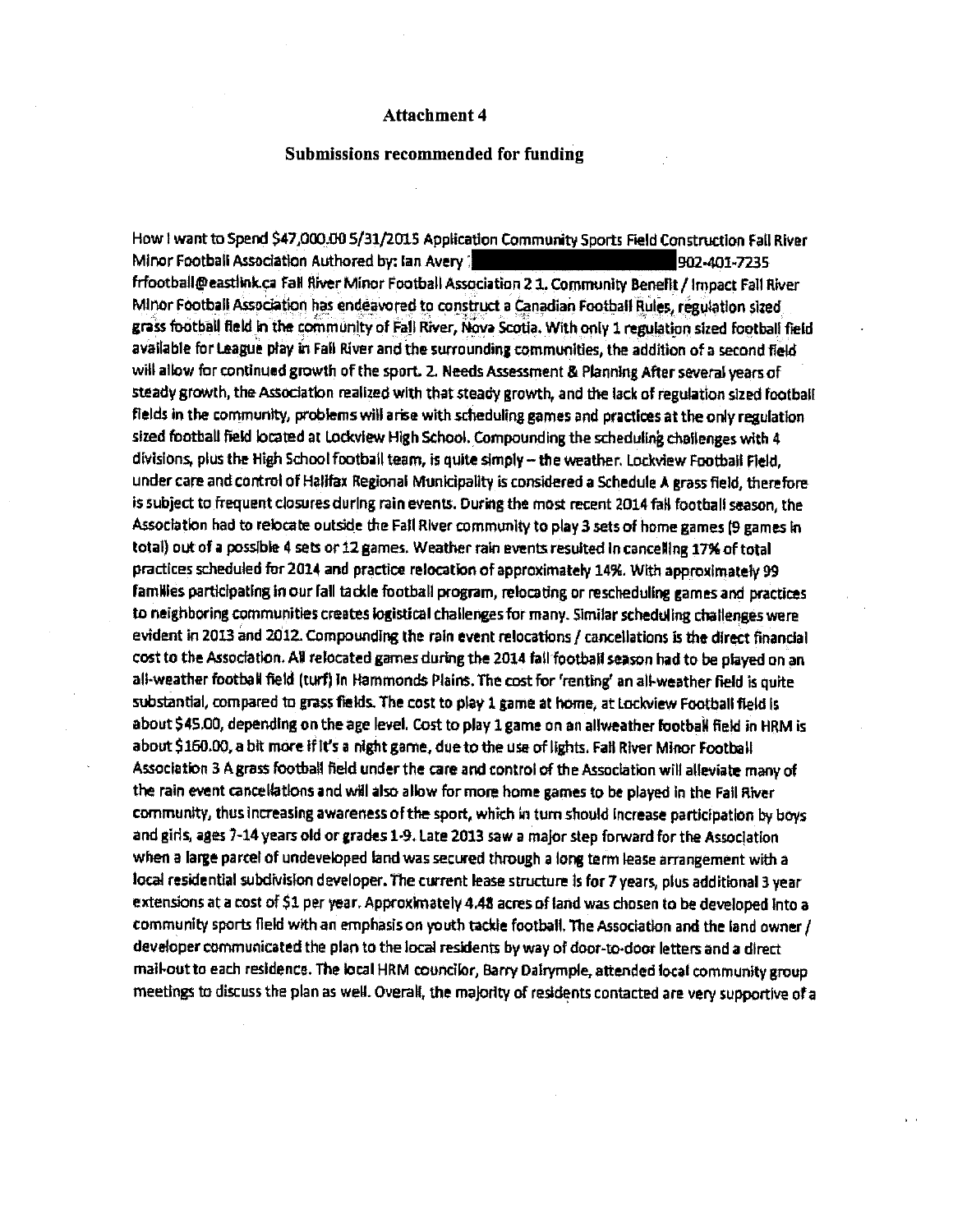sports field to be constructed on the property set aside. Councilor Barry Dalrymple is also very supportive of the new sports field for the community and has been an active and vocal (positive) voice in promoting the project for the past 15 months. The association has also discussed off season use with several local youth sports associations. Based on the overall dimensions of the sports field under construction, youth soccer and rugby for both boys and girls can be accommodated. The Association has also offered the new sports field to a senior women's football team in Halifax, for use during their spring training sessions. Ultimate Frisbee has also expressed an interest in utilizing the football field during the late spring and summer months. It should be noted at this point, construction began in late 2013 through 2014, with a targeted completion over the summer, 2015, in order to have the sports field ready for practice and minimal play by fall 2015. Fall River Minor Football Association 4 3. Equity and Accessibility The Fall Season of youth tackle football represents a several month community spots opportunity for boys and girls within the boundaries of the Association. Practice usually begins in early August, with final games and playoffs ending mid-November. During the 'off-season' the Association plans to offer the sports field for use to other community groups and sports teams. Several youth sports were previously highlighted, but there are also senior men's and women's soccer and rugby that may wish to utilize the sports field as well. Local community groups may wish to host community fun days on what is essentially a community sports field. There has also been interest from other HRM based youth tackle football associations that may wish to host rain-out games at the sports field. Once the sports field is completed, local sports association will be invited to the sports field for a quick tour to see if the field is useable. Rental proposals will be then issued to those interested. 4. Long Term Sustainability Fall River Minor Football Association has been operating for 10 years and continues to have strong support from the families and children in the community. Steady growth in registration numbers and increased involvement by families will ensure the Association stays active in the years ahead. 2012 - 58 registered players. 2013 - 71 registered players. 2014 - 103 registered players. 2015 - Estimated 125 players. The Association is currently exploring the opportunity to add to the Board of Directors, the position of Field Manager to ensure the sports field is properly cared for throughout its useful life. The Field Manager will primarily be responsible for the maintenance of the sports field focusing on a safe playing experience for the Association and guests. Fall River Minor Football Association 5 The Field Manager will also be responsible for setting rental fees for other user groups. The fees collected will aid in the daily / monthly upkeep of the sports field. Projections indicate there is an opportunity to collect approximately \$5,700.00 each year from other users as rental fees. Savings to the Association should average \$5,400.00 each year as the Association will not have to rent fields for practice & play and rain-outs. 5. Safe & Secure Environments Ensuring a safe and secure playing environment is paramount to the future success of the sports field and by extension, the Association. Although it is just a grass field, steps were undertaken to ensure field edge slopes were banked so as not to cause injury to players and others if they were to venture off to the side of the field. Trees were removed to offer clear sight lines from the main roads and fencing will be installed to keep motorized vehicle off the field. There will be no useable structure or facilities at the field, other than storage containers / shed for equipment and gear. Gates are already installed to block access by way of the installed driveway. Reputable engineers and heavy equipment contractors have been hired to assist in the overall build, thus ensuring proper methodology and techniques are employed to complete the sports field as per the Lease. 6. Resourcefulness Fall River Minor Football Association has engaged the services of local heavy equipment contractions & excavation companies who have offered or supplied labour, material, fuel and heavy equipment to aid in completing the sports field. To date, in-kind contributions from: Stantec Engineering Fall River Minor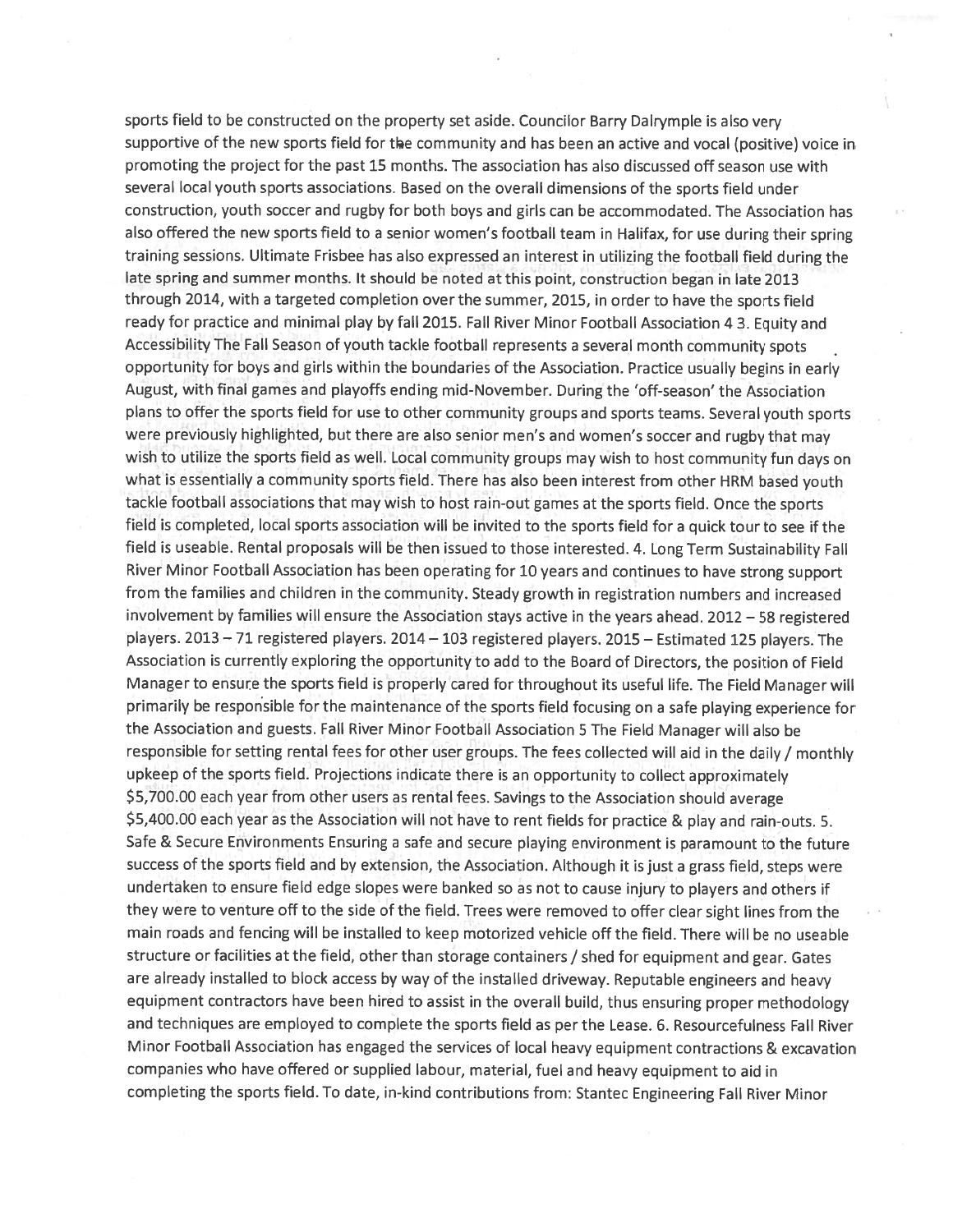Football Association 6 Kynock Resources Lively Excavation & Construction Trentstar Excavation Services G & R Kelly Excavation Several sponsors thave also contributed financially to the sports field: Councilor Barry Dalrymple - HRM Scotian Materials Bill Horne - MLA 2015 will see continued fund-raising efforts through our sponsor packages made available to local business and individuals. Several other large companies were solicited to participate in the construction of the sports field, but to date, have declined to help out. Other fundraising activities slated for 2015 and beyond include the sale of Association themed apparel (swag), game-day barbecue's, parent initiated sales activities of Steeped Tea, 50/50 ticket sales and cash donations. New for 2015 will see the Association attempt 2 bottle drives (0.05 cent recyclables) - 1 in early spring and a second during the fall football season. The association is also planning to host a car wash in Fall River to aid in fundraising activities. 7. Commitment by Applicant Fall River Minor Football Association is 100% committed to complete the construction of the sports field and see it in use during the 2015 football season. During the 2013 football season, after many frustrating rain-outs and after many conversations within the association itself, it was decided to explore and eventually peruse the idea of building an association owned / controlled football field. Fall River Minor Football Association 7 Fast forward to early 2015, we are well underway to realizing the plan. With construction well into the final phase, completion is just a few months away. Currently our requirement is for a final or top-dressing of clean topsoil and hydro seeding, along with equipment to properly set up the playing surface for youth tackle football, including bleachers, goal-posts and line painting gear. Respectfully, we are requesting \$17,000.00 from the 'sidewalk' funds being returned to the community to assist us in completing our football field. For anyone interested, the football field can be visited at any time - it's on the corner of High Road and Carmel Crescent. You can't miss it! Fall River Minor Football Association 8 8. Construction Estimate (to finish) Lot #108B Carmel Crescent or PID #41116120. 10,000 cubic yards - backfill material various suppliers \$57,000.00 | 5,000 cubic yards - clean clay - top dressing Kynock Resources \$22,500.00 1700 cubic yards - topsoil 5-6 inch depth Kynock Resources \$40,000.00 | 200 tonnes surge rock - drainage Livery's / Municipal \$ 6,200.00 11,000 sq. yards hydroseeding Elmsdale Landscaping \$ 6,700.00 Football goalposts (FGP402SY-5' offset) Sports Sys Canada \$ 7,400.00 Plate mounting kit (X2) Sports Sys Canada \$ 1,494.00 Stadium Bleachers, 4 row, 15ft (X3) Big Kahuna Sports \$10,015.00 Line Painting Equipment - Fieldlazer 100 Sherwin Williams \$3,200.00 Football field stencil kit Prodigy Sports \$490.00 Build Total \$154,999.00 Amounts noted in red are completed (or recently / already acquired) The above cost estimate represents the final stage in completing the community sports field in Fall River, NS. Work is to include the placing of 200 tonnes of surge rock to aid in field drainage concerns along High Road. Also included is the placing a top dressing of topsoil. Once the topsoil is in place and leveled / sloped, hydro-seeding can commence. Work to be completed by June 30, 2015, weather dependant. Fall River Minor Football Association 9 9. Maintenance Costs - 2015 Lot # 108B Carmel Crescent or PID #41116120. Once completed and operational, we anticipate a yearly maintenance cost of approximately \$6,810.00, which includes the following: Grass Cutting Services 5 hrs per week @ \$25.00 per hour (fuel, maintenance) To be conducted by volunteers from the association - labour and mowers donated in kind - association will cover cost of fuel and basic maintenance to mowers - blade sharpening and tune-ups. 35 weeks. Total estimate for yearly grass cutting services - \$4,375.00 Line painting & marking for game play Field prep crew will need 2-3 hours per week to prep and maintain football field markings and paint. Labour will be donated from volunteers from the association. Field paint per month \$125.00 over the course of the season. Total estimate for paint - \$875.00 During the off season, the field will be prepared based on long term rental agreements, otherwise one day events will use pylons and cones to show sidelines, etc. Grass patchwork - year end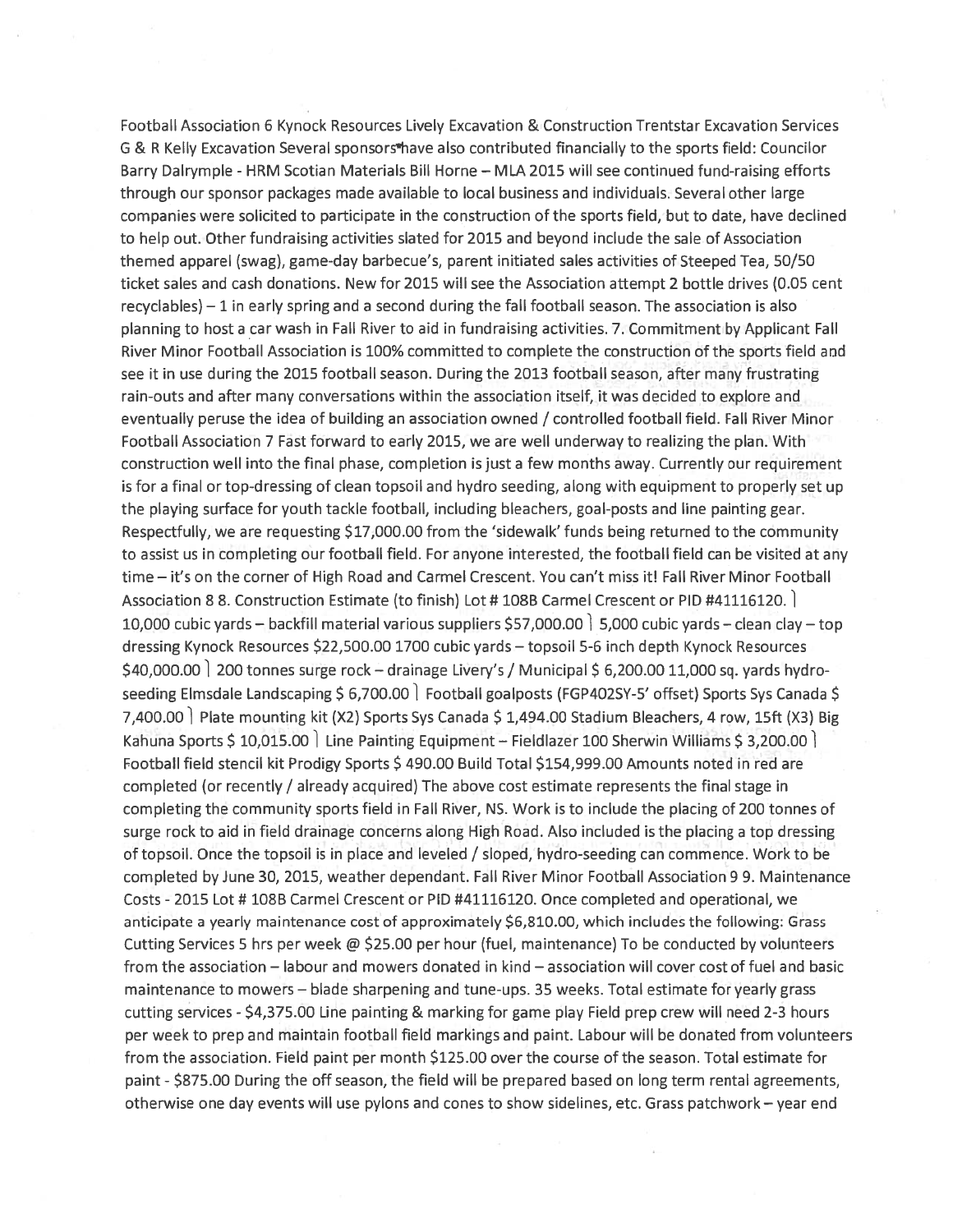maintenance A budget of \$2,350.00 has been established for 2015 year-end patchwork of the football field, to include filling in of any low areas due to settling or bare spots as a result of year #1 field use. The leveling and placing of grass seed on bare spots will be conducted during the month of November or earlier, depending on the finish date of the football season. Volunteers, under the direct supervision of the Association Field Manager will facilitate the repairs as needed. It is anticipated yearly maintenance during the month of November will be required to repair bare spots and prep for the next season. Year #2 and #3 are budgeted at \$1,250.00 per.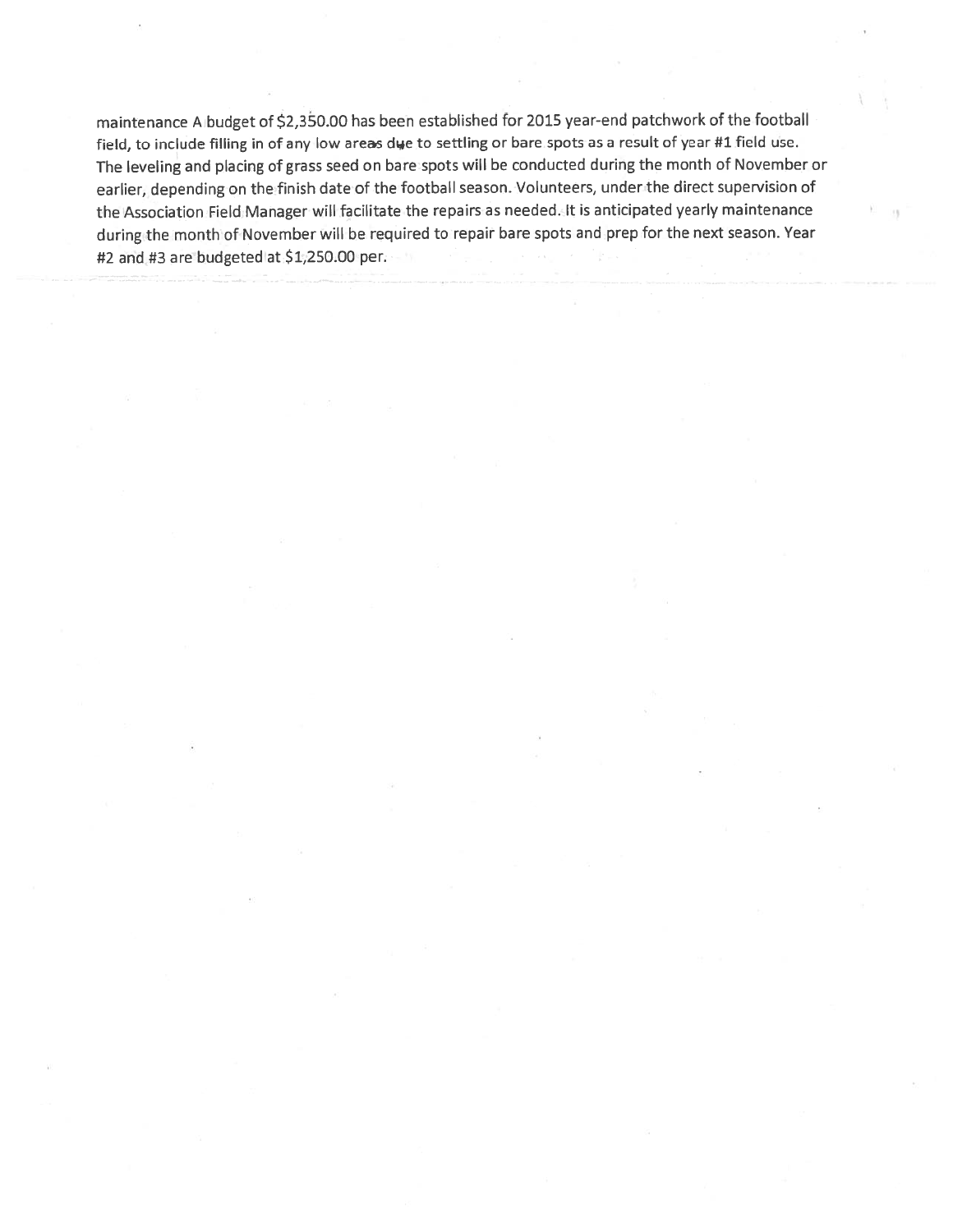Describe your idea, please be as detailed as you can. Engineering drawings are encouraged but not necessary.

The proposed project is to build recreational trails in the Fall River area. Specifically, this proposal is to develop a section of the Old Coach Road that was built in the early 1800's and runs through Fall River into a trail called the Blue Hill Coach walking trail. Other portions of the Old Coach Road are being developed to active transportation (AT) standards to allow a connected trail system from the Shubie Park trails to Enfield. What has been missing to date is the addition of recreational trails connected to the AT trails that will meet more of the needs of the local community.

SWEPS Trails has subcontracted the design and development of the Lake William Trail, the MacDonald Sportspark Connector Trail into Fall River Village, the Blue Hill Coach Trail, and the Holland Coach Trail. Survey and engineering designs have been developed. SWEPS Trails is pursuing funding for the AT segments of these trails. These AT trails support cyclists commuting to other communities, jogging, walking, and other similar activities. They are

designed with a 3m width, and with layers of gravel and crusher dust compacted to provide a relatively smooth surface.

Other segments of these trails have been designated as non-AT. These are recreational use trails that support more leisurely activities such as walkers (with and without dogs), nature enthusiasts, and family outings with picnic spots. In the case of the proposed recreational Blue Hill Coach Trail, it also provides educational environments that tell the story of historical transportation routes and the economy they supported in the 1800's and 1900's. This trail carries on from the AT segment, traverses through a beautiful nature environment, and finishes at the Highway 102 right of way.

However funding is not available for these types of non-AT trails.

SWEPS Trails proposes to complete this trail as a recreational trail with interpretation panels and picnic facilities. The design and costing for trails construction has already been completed. The surveying has been done. A work permit has been issued. This work was done as part of the overall Blue Hill Coach Trail design. So significant in-kind contribution is available to support the proposed project.

A map of the Blue Hill Coach trail is provided below. The Blue Hill Coach Trail is 1.06km in length with entrances at Blue Hill Road and at Canterbury Lane. Approximately 610m is designated as AT (the section in yellow). Another 390m is the recreational trail being proposed here (the section in green).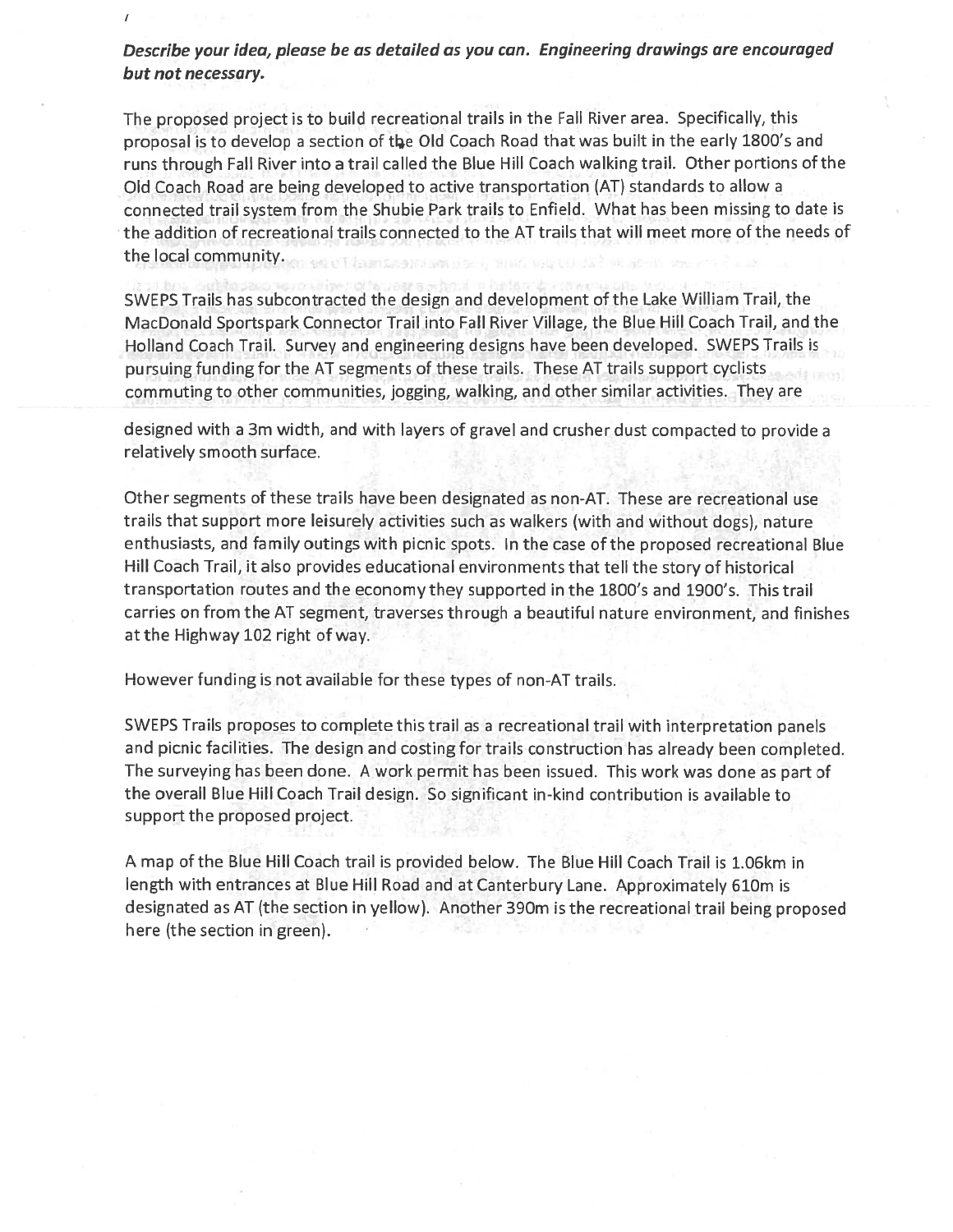

# Roughly, how much do you think this will cost to do?

The total cost for the recreational portion of trail is estimated at just under \$12,000. The work will be done by contractors in the community and volunteers. It will also leverage over \$100k of funding already spent for the designs and survey of the full trail, and the pending construction of the AT portion of Blue Hill Coach Trail.

The attached document, 2014-06-016 Old Coach Road Manual, provides maps, design considerations, and approximate costs. The sections proposed here are sections 17 to 21 shown on the map of page 4, and the costs for those sections are on page 9.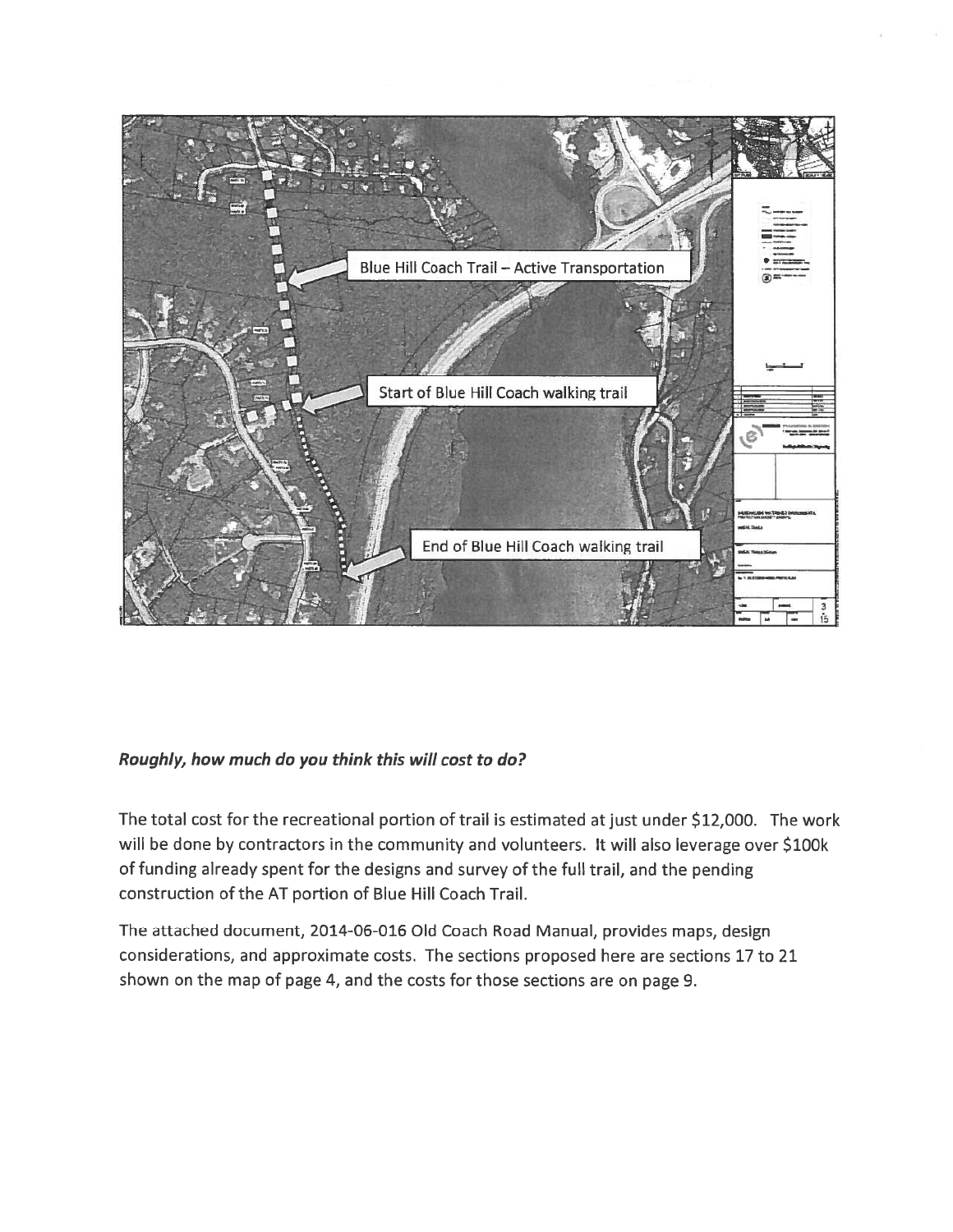### How will this project benefit the community

The Blue Hill Coach Trail helps to promote a healthy and safe lifestyle with the proposed use of outdoor physical activity such as hiking, walking, and cross country skiing.

Fall River has a significant lack of sidewalk infrastructure to support outdoor recreational pursuits. Specifically, Fall River Village does not have any sidewalks - family walks, dog walkers, and others use the roads for exercise. This is especially unsafe during winter and the shoulder seasons where there may be ice on the roads. The Blue Hill Coach Trail promotes safe exercise. Due to the lack of sidewalks, this is a fitting project for the funds available in the 'sidewalk fund'.

The trail is a historic route. The Blue Hill Coach Trail represents the last vestiges of an important and historic route that connected Halifax to Truro but also connected the developing villages and communities along the way.

As one of Nova Scotia's 2 Great Roads (The other was the Windsor road), it was first cut through in the 1760's and at that time called the Old Cobequid Road. Later it became known as The Truro Road, with a stagecoach service to Truro established in 1816. In 1817 a trip by stagecoach took 24 hours with an overnight stop. There are several areas along the route where stagecoach tracks are still available. Preserving this route, developing it as an educational experience for community members and the school system, and promoting it as part of our heritage, are all benefits.

Currently the trail has some hazards such as abandoned vehicles, dumped materials, and is being destroyed by ATV and other vehicle use. This is very disturbing to the homeowners whose lots back onto the trail. Proper trail development, appropriate barriers to non-intended use, and maintenance to remove garbage and rusted vehicles, are benefits to the community in discouraging destructive use of the current terrain.

In some cases there have been tire fires on the trail. Opening up the trail and encouraging public use is a deterrent to these unwanted activities.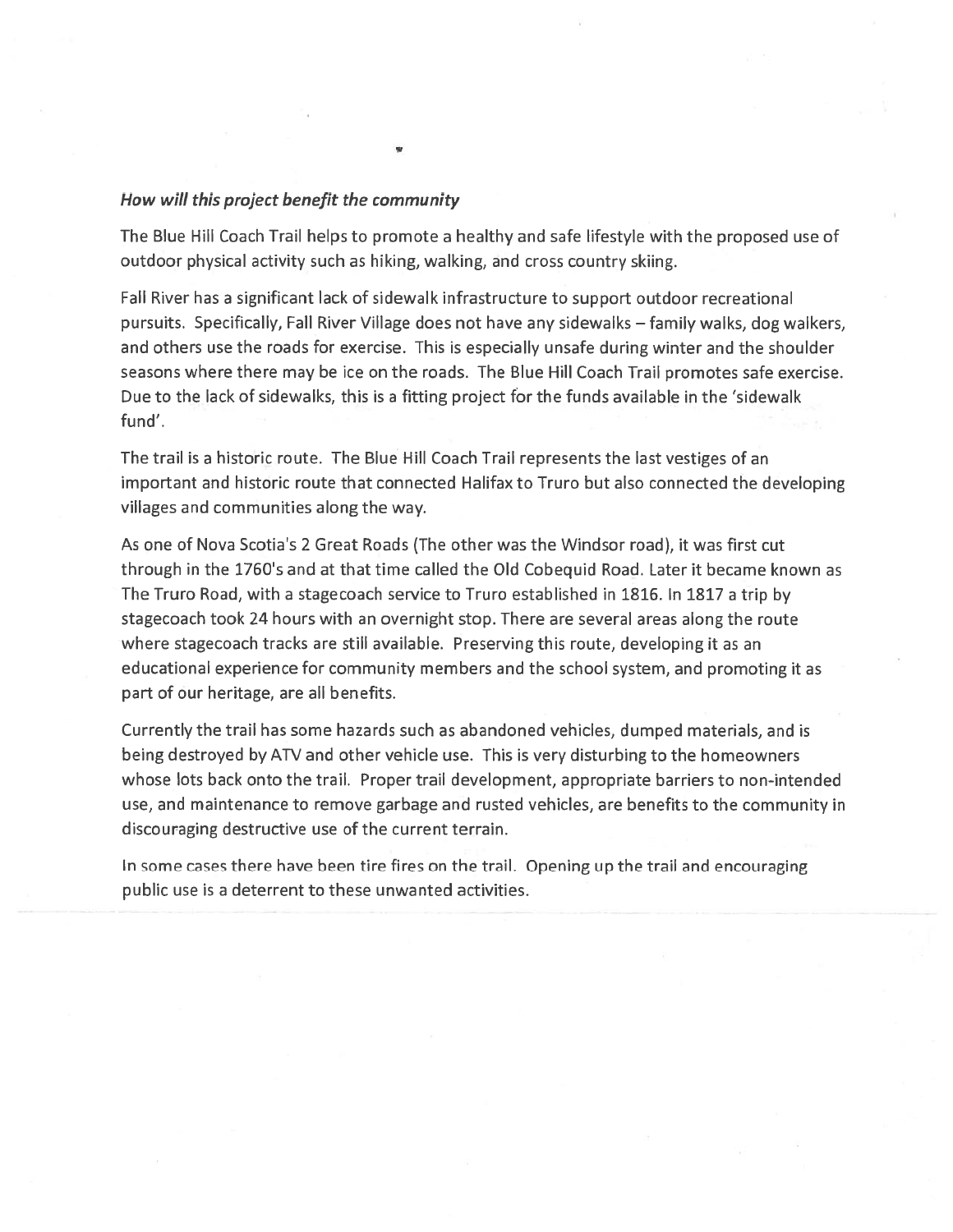Describe your idea, please be as detailed as you can. Engineering drawings are encouraged but not necessary.

Install a public water access in the Lake Thomas cove at the GRSCC. Access be amenable to: swimming, sunning, kayak and canoe launching.

Requires re-grading of shoreline approx. 24 ft long and 10 ft deep, infill land side with 6 inches of pea gravel and/or sand.

Build a pad on dry land large enough to anchor 10ft x 6 ft ramp leading to a 10 ft x 10 ft float.

Roughly, how much do you think this will cost to do? Permissions required:

NS DNR - will not require input as not on salt water

NS Environment - requires request for work to be submitted. If shoreline not altered, high likelihood of approval.

DFO - Navigation protection programme - Lake Thomas not a scheduled waterway so no permission required

Fisheries protection programme – NSE forwards application to this department for review. If no structures in water, impact will be minimal and approval likely.

HRM - permission required to do work on HRM property. This will probably prove most problematic. Riverlake SMPS requires 20 m riparian buffer zone. This has been waived for other projects. Also will have to coordinate permissions from at least 2 HRM departments and rules often are contra-indicative.

Heavy equipment costs - 50 hrs @\$125/hr = \$6250

Material for infill (6 tons sand (est., pea gravel less)  $\omega$  \$20 per) = \$120

Base, ramp and dock  $= $3795.00$ 

Misc charges and fees  $= $1100$ 

Contractor profit =  $$12,000$ 

Total project cost (est.) =  $$23,265.00$ 

### How will this project benefit the community?

This will enhance the only public access to water in the area for swimming, boating, fishing, skating and community gathering. HRM swim programmes would become available, more low impact use of the lake, more utilization of community centre.

15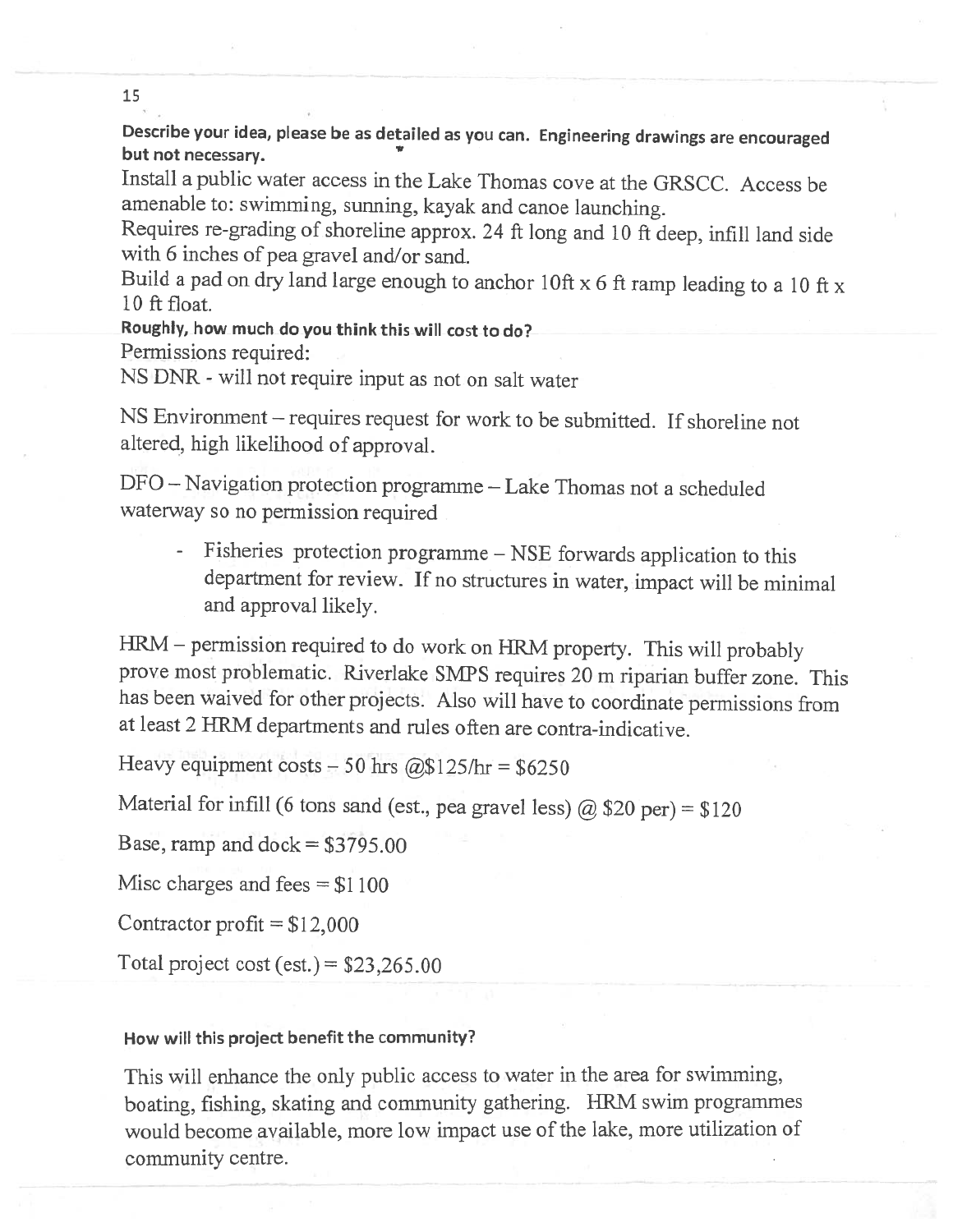• would like to see the beach area behind the GRSCC finished off for use by area residents so that they have a public place on at least one of our lakes. There are paths down to the lake at the present time. A detailed plan would include clearing of the trees between the pathway and the lakeshore and cleaning the shore area of any large boulders, etc.; cleaning out of all plant growth in the water, especially in the rounded cove part of the shore and hopefully, some sand poured in to complete this area. As well, we should have decks on each side of the u-shaped "swimming area". These would be great for the older community members to use for diving into the water or for help in the launch of small watercraft, such as canoes, kayaks, etc.

• mm An estimate for this work is beyond my knowledge; however, if the idea is worthy of consideration by members of the community, we surely have enough business/construction people who live in Fall River and surrounding area who could help us with determination of the cost as well as perhaps assisting us with some of the physical work. This would hopefully allow us to get the maximum for our dollars.

 $\bullet_{\text{num}}$  Description of benefits: There are multiple benefits to having a beach/swim/boating area in our community. These include making the GRSCC more of an asset to property owners than it is at the present time. As well, we can supply parents with a place to take their children to in the summer months that is within their neighborhood. A further extension to having the lake area more useable is the possibility of having our own Fall River Community Centre summer program extended to include swimming lessons, lifeguards, boat safety, etc., as well as a place closer to home so that those without wheels can still get their children to a place to swim.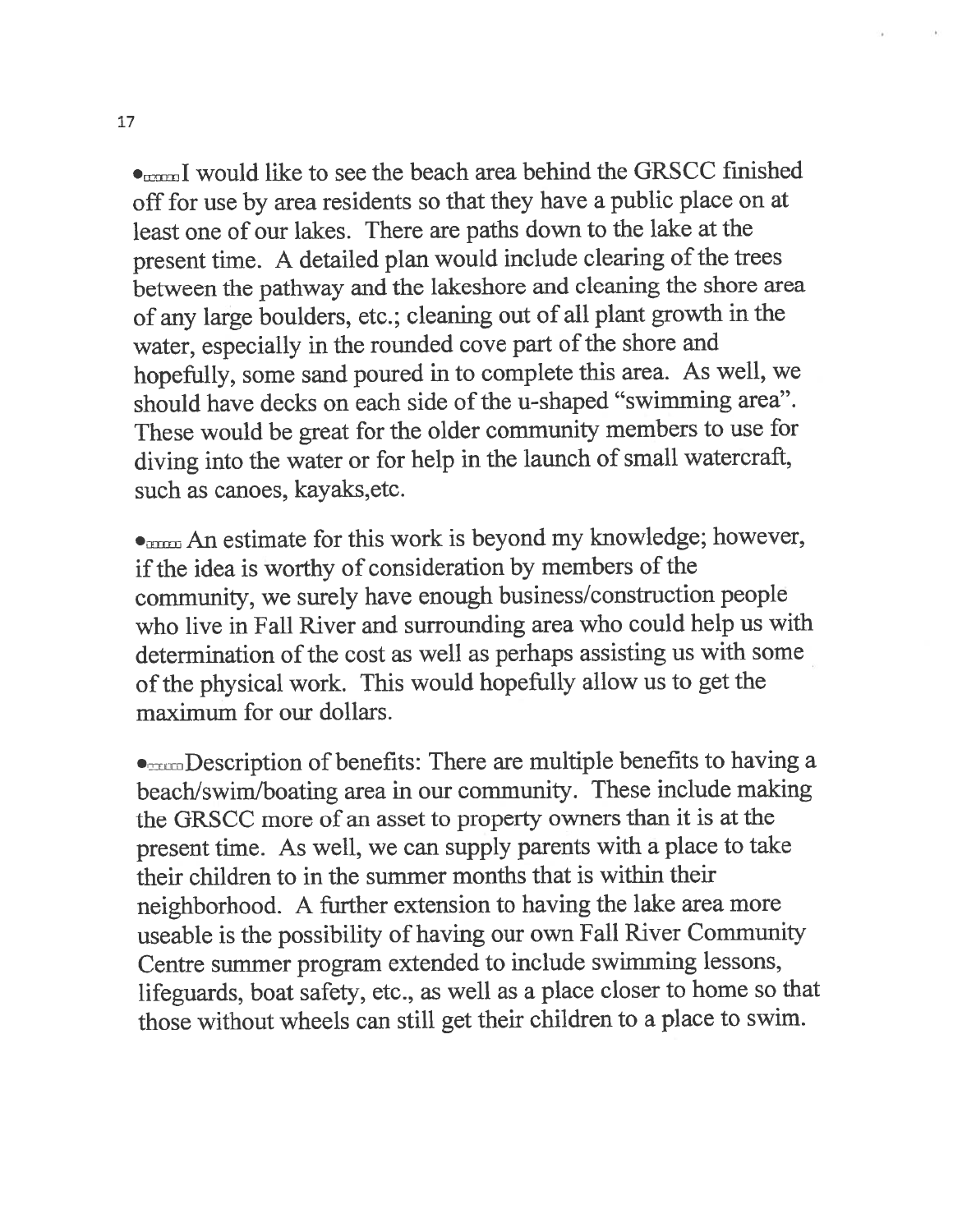Describe your idea, please be as detailed as you can. Engineering drawings are encouraged but

not necessary. ENHANCED PUBLIC ACCESS TO LAKE THOMAS AT THE G.R. SNOW REC. CENTRE. O RE-GRADE THE SHORELINE AND ADD WASHED,<br>PEA GRAVEL ... 6" x 24' x 10"<br>2 INSTALL A CONCRETTE PAD ON DRY LAND (10'X6') 3 CANTILEUER A DOCK SECTION OUT OUGR THE WATER 5) ADD A FLOAT (10'x 6') IN WATER DEEP ENOUGH TO FLOAT A SMALL KAYAK/CANDE/BASS BOAT. (6) TAKE YOUR GRANDO AILDREN TO CANTOIN TIRE AND BUY THEM A FISHING ROD.

Roughly, how much do you think this will cost to do?

 $$50,000$ 

How will this project benefit the community

Dron thir form off at the Gordon

IT WILL OFFER THE FIRST AND ONLY SAFE PUBLIC ACCESS TO LAKE THOMAS, WHERE PEOPLE COULD LAUNCH SMALL BOATS, FISH, SWIM

25